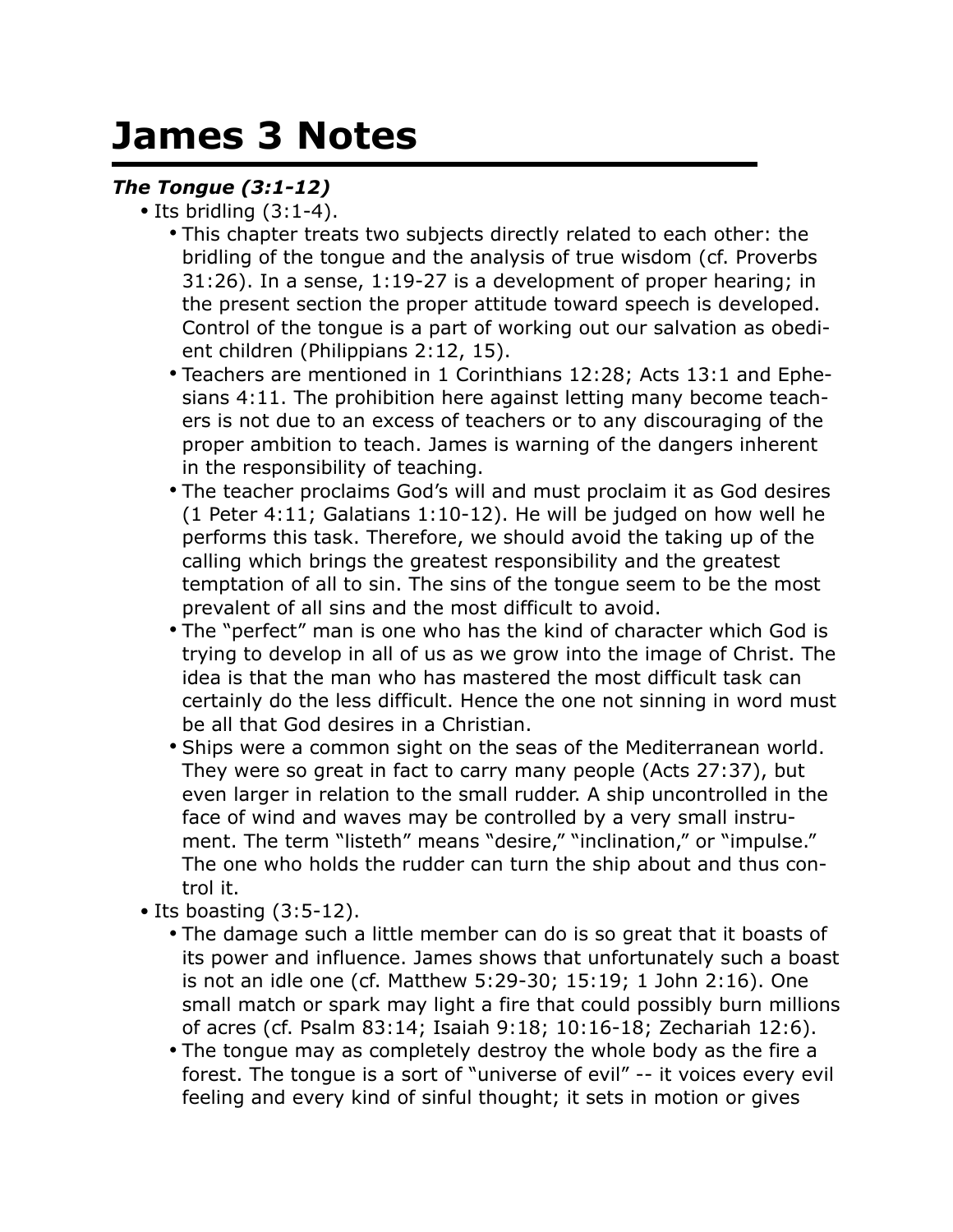concreteness to every kind of sinful act. Nothing evil is beyond its power of accomplishment. James traces the inflaming nature of the tongue back to its source. It is "set on fire of hell;" this is his way of saying that it comes from the devil.

- That the tongue cannot be tamed by man is proof of its perverseness. It is more vicious than any of the wild creatures. The word is used elsewhere in the New Testament only in Mark 5:4, of subduing demons.
- The only way in which we may subdue the tongue is through prayer (Psalm 34:13; 141:3; 1 Peter 3:10). This seems to be the force of the fact that no man can tame the tongue.
- James points to the inconsistency of the tongue in vss. 9-12. We bless the Lord and Father with our tongue and we curse men who are made in his likeness and are is children in another sense. Even nature is more consistent than this. To curse is to put someone under an imprecation, to invoke evil, or, even sometimes, damnation upon him (Psalm 62:4; Romans 12:14; 1 Corinthians 4:12). No curse of our own can be pronounced by a Christian upon a fellowman without reflecting the curse upon the God whose image man bears.
- Nature is not so incongruous that one may expect contradictory produce from the same sources. One would not expect to find a mixture of water in one place or fruit on one tree. Yet the fruit of the lips of James' readers was a mixture of blessings and cursings.

## *Two Kinds Of Wisdom (3:13-18)*

- The wisdom from below (3:13-16).
	- Under the contrast of heavenly and earthly wisdom James sets forth the deadliness of the sins of the tongue of the unwise teacher and the beauty of righteousness as the fruit of the truly wise teacher.
	- The term "wise man" was frequently used of learned men such as philosophers and teachers (Romans 1:14, 22; 1 Corinthians 1:19, 26; 3:20). It was used by Jesus to describe the teachers whom He would sent out (Matthew 23:34).
	- James told his readers to show conduct which manifests real goodness. If the teacher's deeds are the right kind, they will be characterized by meekness and such meekness will demonstrate that wisdom is present. The wise know how to receive instruction (Proverbs 12:15), and the wise teacher also knows both what kind of counsel to give and how to give it (Proverbs 11:14; 17:28; 29:9).
	- The man whose conduct reveals jealousy and selfish ambition shows that wisdom is missing. Jealousy and selfish ambition are opposite in character to the deeds of wisdom. The wise man will never produce such fruits. Actions always proceed from the heart. The pretense of